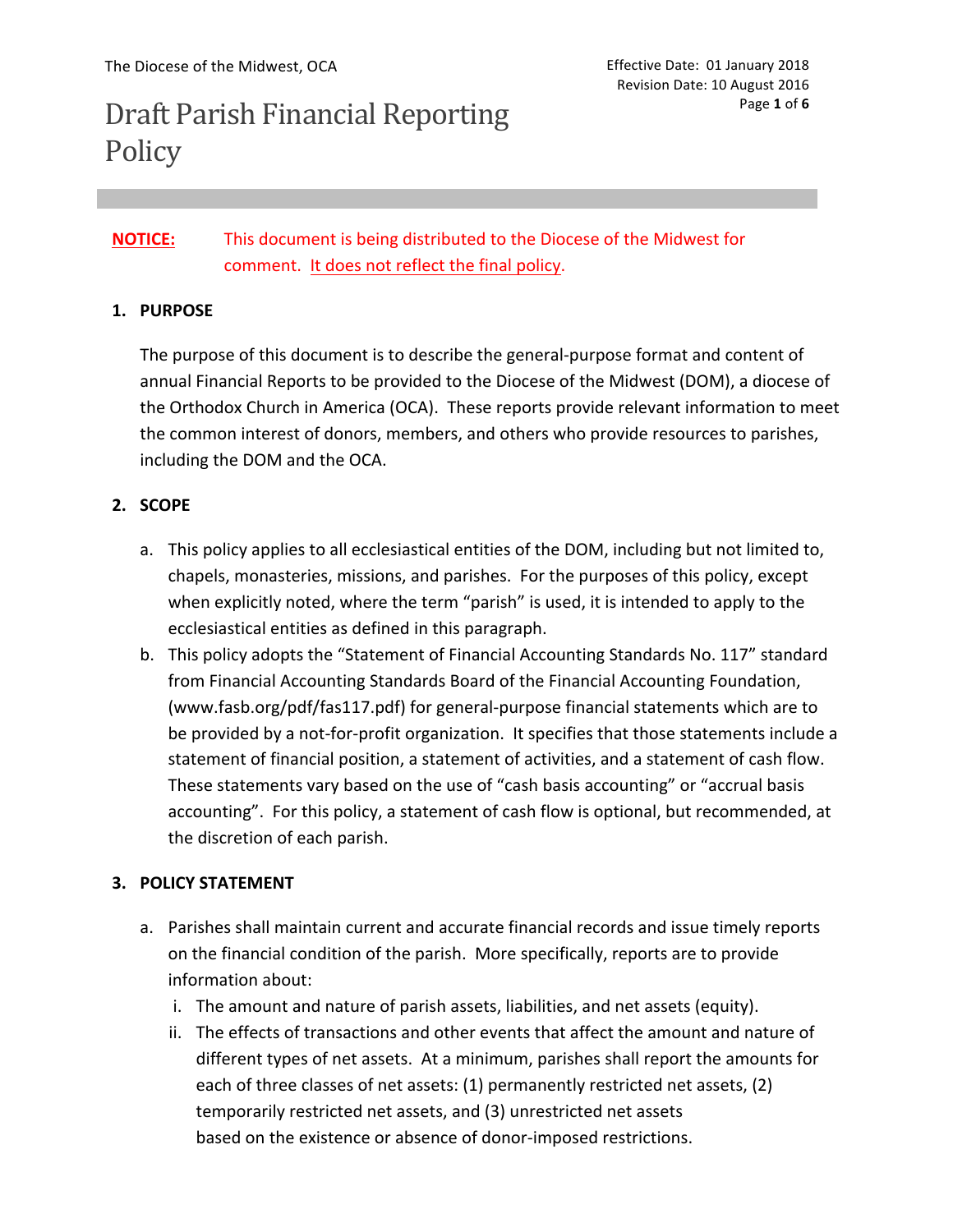- iii. The amount and kinds of inflows and outflows of economic resources during a period and the relationship between the inflows and outflows.
- iv. How the parish obtains and spends cash, its borrowing and repayment of borrowings, and other factors that may affect liquidity.
- b. This policy requires that financial reports are to be provided to the DOM at the end of each parish's fiscal accounting year. These reports must be accompanied with the Percentage Assessment Calculation Sheet prescribed in the DOM "Parish Assessment Policy".
- c. This policy requires that cash or other assets received with donor-imposed restrictions that limit their use to long-term purposes, shall not be classified with cash or other assets that are unrestricted and available for current use.

# **4. DEFINITIONS**

**Cash Basis Accounting versus Accrual Accounting** - The main difference between accrual and **cash basis accounting** is the timing of when revenue and expenses are recognized. The **cash** method is most used by small businesses and for personal finances. The **cash** method accounts for revenue only when the money is received and for expenses only when the money is paid out. Under the accrual basis, revenues and expenses are recorded when they are earned, regardless of when the money is actually received or paid. This method is more commonly used than the **cash** method.

**Statement of Financial Position** – Provides relevant information about liquidity, financial flexibility, and the interrelationship of parish assets and liabilities. That information is provided by aggregating assets and liabilities that possess similar characteristics into reasonably homogeneous groups. For example, cash and cash equivalents, accounts receivable, deposits and prepayments, marketable securities and other investment assets held for long-term purposes, land, building, equipment, other long-lived assets, payables, and other obligations of the parish.

**Donor Restricted or Unrestricted Net Assets** – Restricted net assets may have separate line items reported within temporarily restricted net assets (equity), or in notes to financial statements, to distinguish between different restricted funds. Donors' restrictions may require that resources be used in a later period or after a specified date, or that resources be used for a specific purpose, or both. Unrestricted net assets generally result from unrestricted donations, gifts, bequest, dividends and interest on unrestricted funds, provided services, and delivered goods less associated expenses.

**Statement of Activities** – Provides relevant information about (a) the effects of transactions that change the amount and nature of net assets, (b) the relationship of those transactions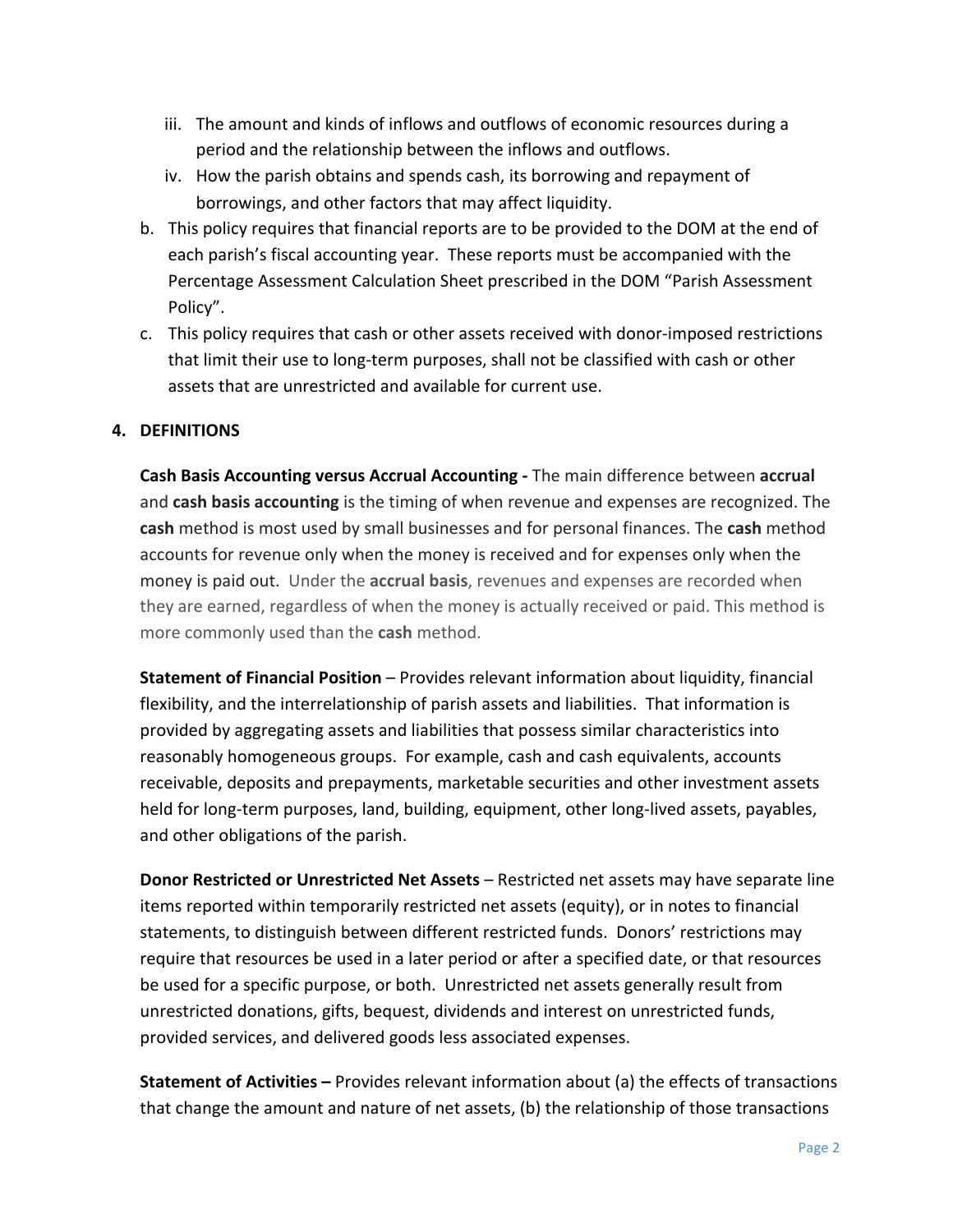to each other, and  $(c)$  how the parish's resources are used in providing various programs and services. This statement focuses on the parish as a whole and reports the amount of the change in net assets for the period (income less expense). A statement of activities reports the amount of change in permanently restricted net assets, temporarily restricted net assets, and unrestricted net assets.

**Statement of Cash Flow -** Provides relevant information about the cash receipts and cash payments of the parish during a period.

# **5. RESPONSIBILITIES**

DOM Diocesan Council

- i. Receives and, if necessary, acts upon compliance issues brought to its attention by the Treasurer and/or Finance Committee.
- ii. Initiates revisions to this policy, as needed.

# DOM Finance Committee

- i. Audits financial reports from parishes for compliance to this policy.
- ii. Assists parishes needing help to implement best practices.
- iii. Compares parish financial reports with the Parish Assessment Calculation Sheet and forwards discrepancies to the DOM Treasurer.

# DOM Treasurer

- i. Coordinates and implements this policy in a consistent manner.
- ii. Supports and trains parish treasurers on this policy.
- iii. Reviews reporting concerns from the DOM Finance Committee.
- iv. Reviews the Finance Committee discrepancies report and develops recommendations to the Diocesan Council for action.

# DOM Deanery Dean

i. Confers with parish rectors when reports are not remitted in a timely manner.

# Parish Treasurer

i. Prepares fiscal year-end financial reports in accordance with this policy, and submits to the DOM Treasurer.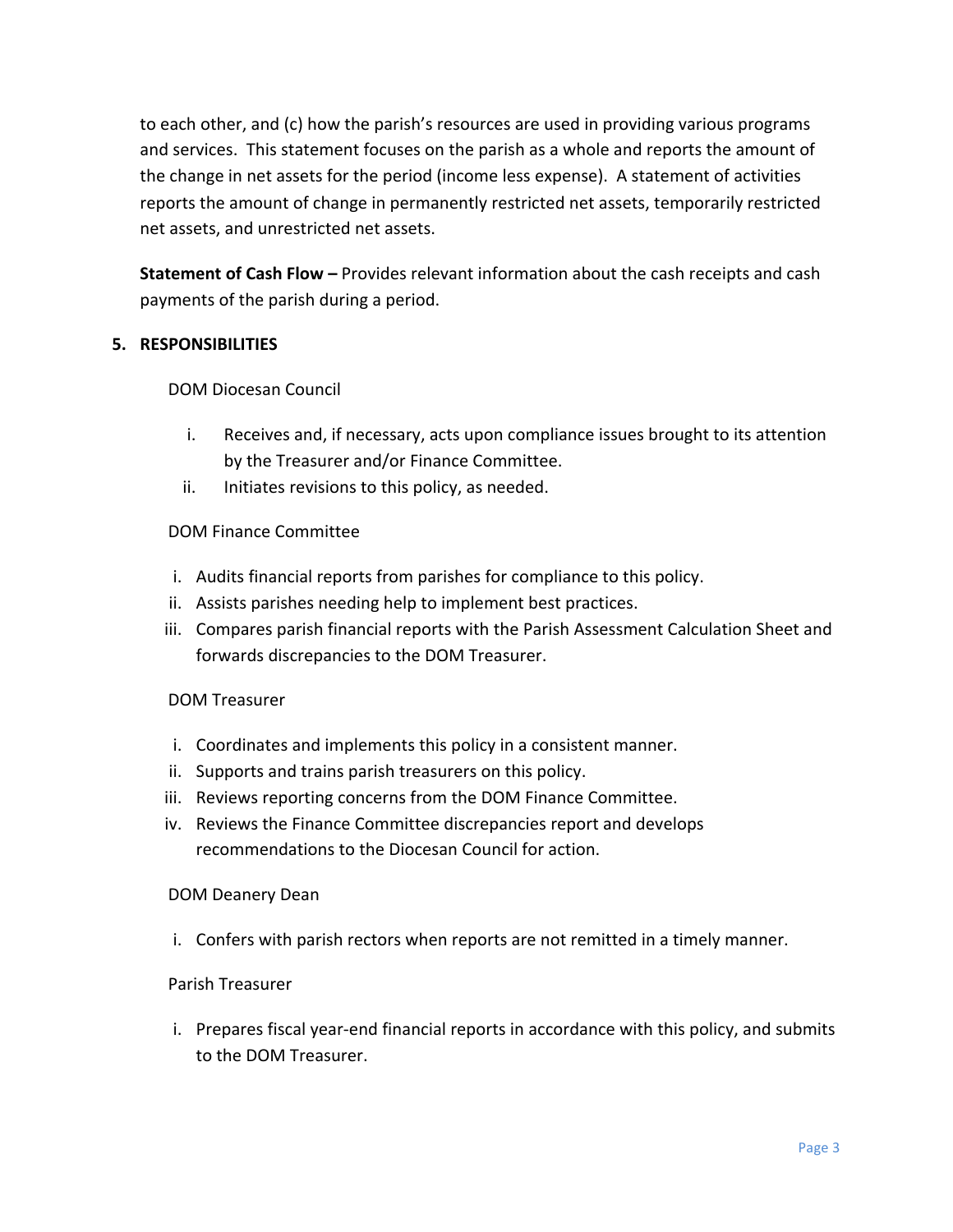### **6. FINANCIAL REPORT CONTENT SUGGESTIONS**

**The Parish Council should determine the amount of detail required to allow them to adequately assess the financial position of the parish.**

**Operating Income & Expense Report (P&L) Income:** General Donations Pledges Fundraising Rentals Cemetery operations Candles Bookstore Dividends, interest, realized gain on sale of investments Pass through income, if recorded in income (e.g., a targeted charity or a reimbursement) Other categories, as required by parish Total Income

#### **Expenses:**

Salaries Benefits **Stipends** Office Supplies Worship Supplies Property (maintenance/insurance/taxes/mortgage interest) Depreciation (on fixed assets recorded on balance sheet)\* Utilities Fundraising Rentals Professional Fees (legal/accounting) Banking, investment fees and expenses Travel, conferences, & meetings Hospitality Assessments (Diocese and OCA) All American Council Cemetery Operating Candle (may be actual or net candle expense) Bookstore (may be actual or net bookstore expense) Pass through expense, if recorded as expense (e.g., charity or expense that will be reimbursed) Charity Other categories, as required by parish Total Expense

#### **\*Generally not required when using "cash basis" accounting**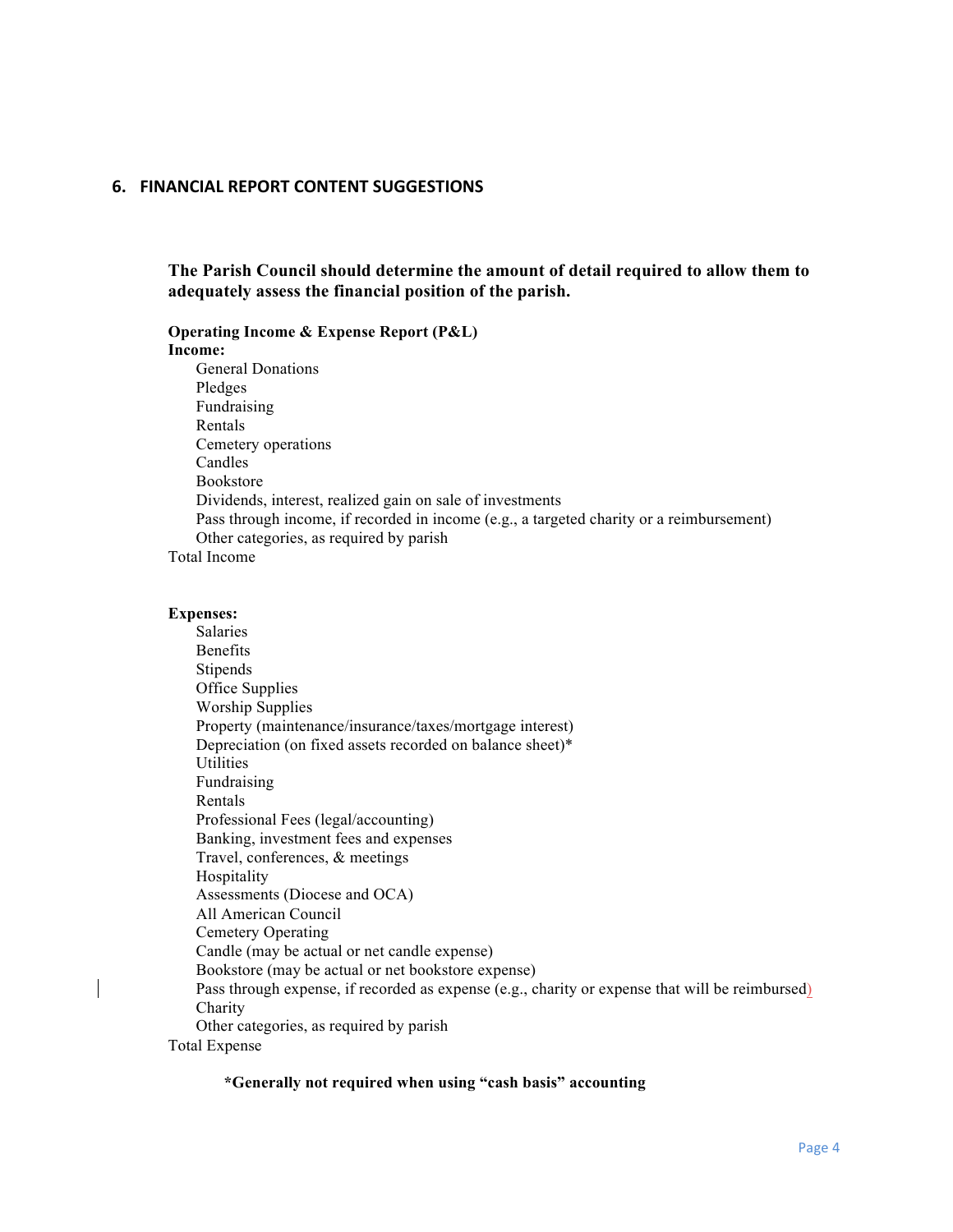#### **Donor Restricted Fund <name> Income and Expense Report**

Beginning Balance

#### Income

Donations to Fund Fundraiser Dividends, interest, realized gain on sale of investments recorded in restricted fund Other categories, as required by parish Total Income

### Expenses

Banking, investment fees and expenses recorded in restricted fund Expenses paid from fund (categories defined by parish) Total Expense

Net Income

Ending Balance

#### **Board Directed Fund <Name> Income and Expense Report**

Beginning Fund Balance

Income

Dividends, interest, realized gain on sale of investments recorded in restricted fund Other Income

Total Income

#### Expenses

Banking, investment fees and expenses recorded in restricted fund Expenses paid from fund Total Expenses

Net Income

Transfers in from operating fund Transfers out to operating fund

Ending Balance

### **Consolidated Balance Sheet (Operating, Donor Restricted, and Board Directed Funds)**

Current Accounting Period & Previous Accounting Period **Assets:**

Checking <Bank name> Checking Account 1 <Bank name> Checking Account 2 … Savings <Bank name> Savings Account 1 <Bank name> Savings Account 2 … Brokerage <Brokerage name> Account 1 <Brokerage name> Account 2… CD Stocks and Bonds